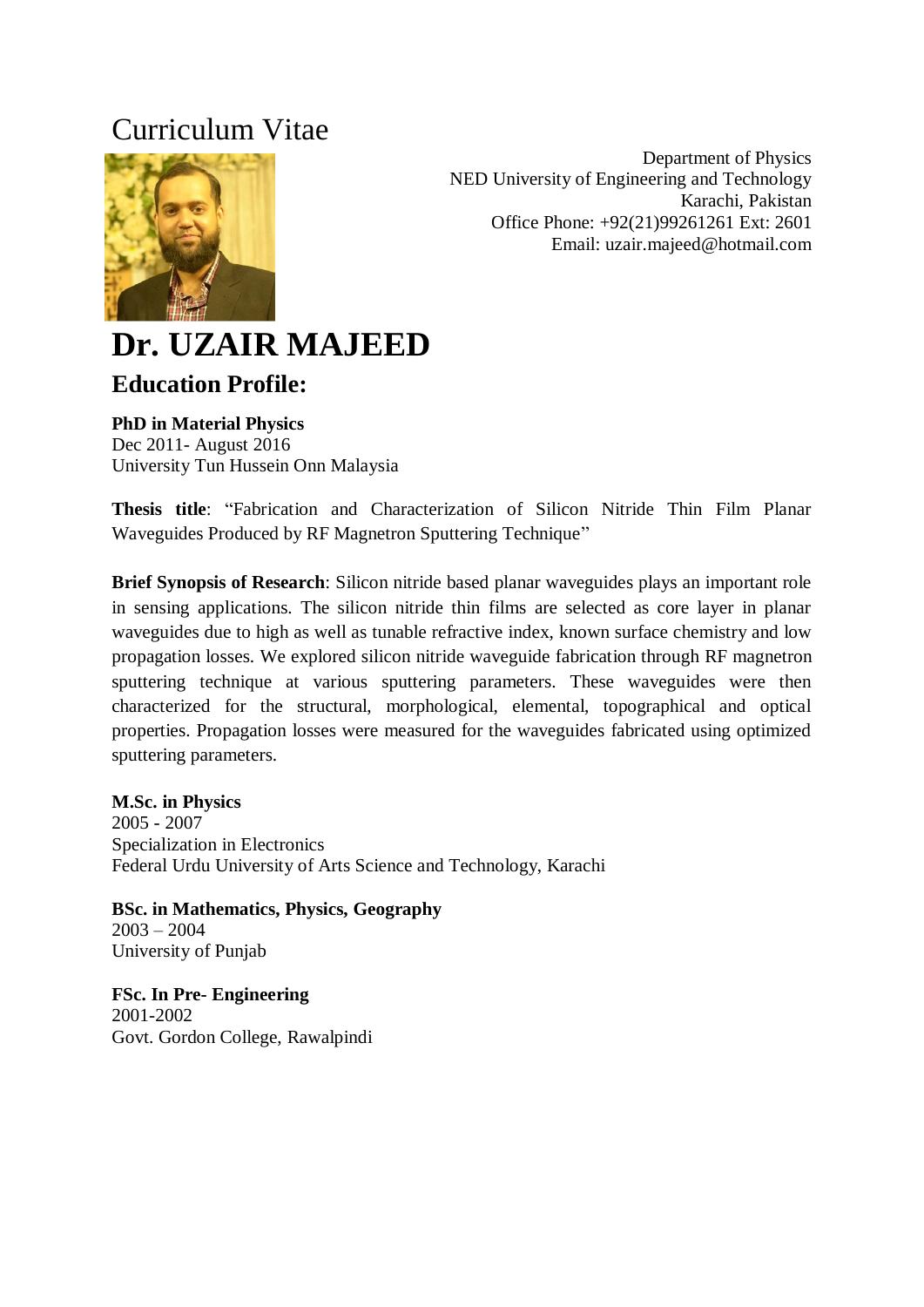## **Professional Experience:**

Assistant Professor, Department of Physics **NED University of Engineering and Technology** Karachi, Pakistan Feb 2017 – To Date

Graduate Research Assistant, Department of Science **Universiti Tun Hussein Onn Malaysia** Dec 2011 – Oct 2016

Sales and Maintenance Officer **Techno World Instrument Service** Karachi, Pakistan Jun 2009 – Nov2011

Production Supervisor, Moulding department **Otsuka Pakistan Limited** Mar 2008 – Feb2009

## **Research Experience:**

#### **MS level supervision:**

- As main supervisor, supervising Ms. Sehrish Riaz for her independent study project titled "Synthesis and characterization of transition metal doped spinal ferrites" 2019.
- As main supervisor, supervising Ms. Shazia Shahnaz for her independent study project titled "Synthesis of egg shell based activated carbon for water treatment application" 2019.
- As main supervisor, supervising Ms. Laraib Abdul Latif for her independent study project titled " Characterization of coconut coir for sound absorption properties" 2019.

#### **BS level supervision:**

#### **Ongoing final year projects:**

i) The effect of activating agents on adsorption properties of activated carbon produced by tea waste.

ii) Treatment of waste water using activated carbon produced by lignocellulosic biomass.

iii) Characterization of tea waste based activated carbon for dye removal applications.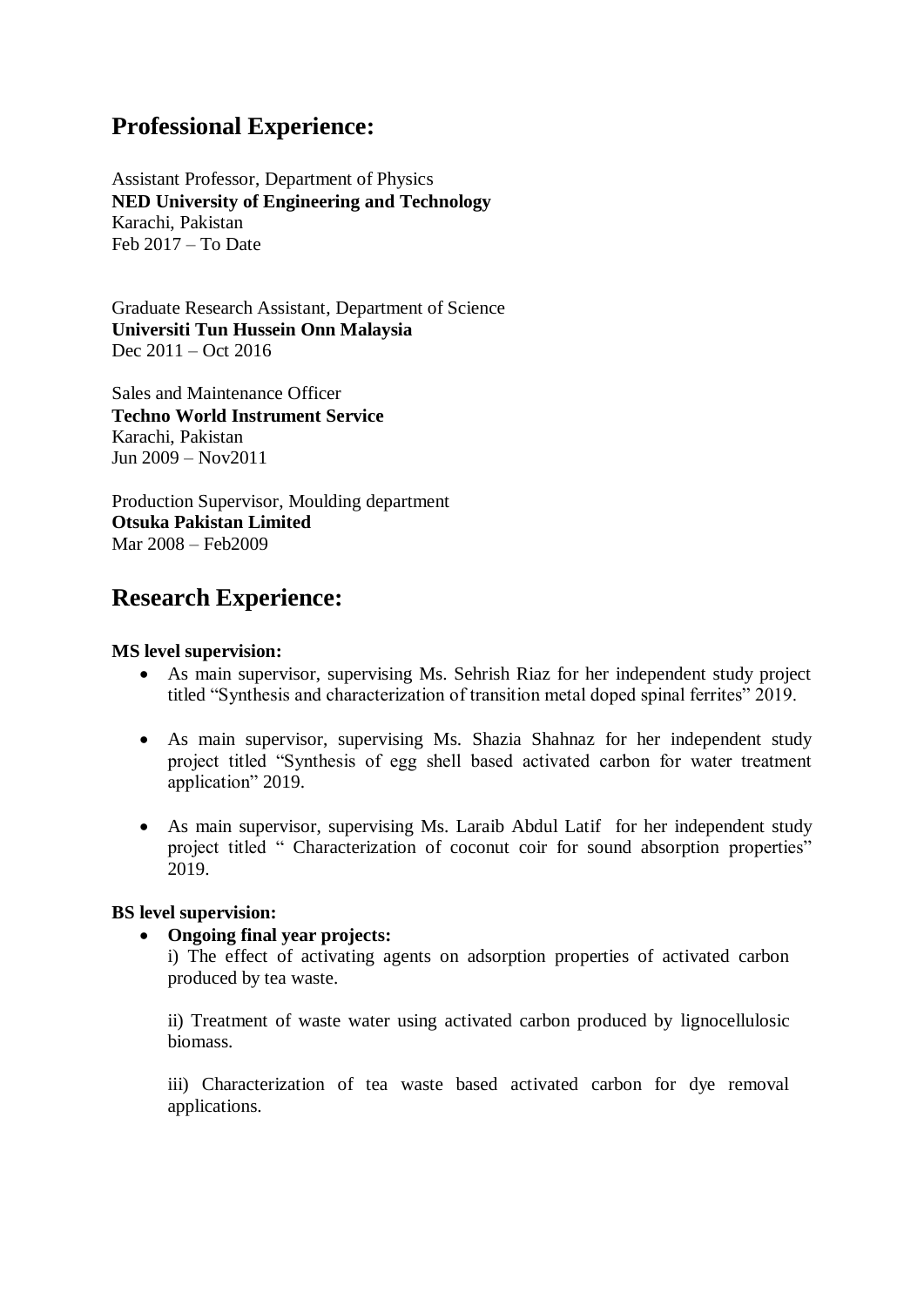#### **Completed final year projects:**

i) Removal of heavy metal ion from aqueous samples using activated carbon technique (2019).

ii) Study of the adsorption properties of activated carbon produced by tea, potato peel and peanut shell waste (2019).

iii) Characterization of Graphene produced by ultrasonic exfoliation of graphite material in organic solvents (2018).

## **Core Knowledge and Skill Area:**

#### **Sample preparation**

- o Various cleaning procedures
- o Si and Glass substrates

#### **Thin film deposition**

- o Magnetron Sputtering
- o Thermal Oxidation
- o Chemical Vapor Deposition

#### **Characterization Equipments**

- o X-ray Diffractometer (XRD)
- o Field Emission Scanning Elcetron Microscopy (FESEM)
- o Energy Dispersive Analysis of X-ray (EDAX)
- o Atomic Force Microscopy (AFM)
- o Surface Profiler
- o Spectral Reflectance
- o Fourier Transform Infra Red (FTIR) spectrophotometer
- o Ultraviolet Visible (UV-VIS) spectrosphotometer
- **Softwares**
	- o EndNote
	- o Mendeley
	- o OriginLab
	- o SigmaPlot

## **Research Publications:**

- M K Mustafa, **U Majeed** and Y Iqbal. (2018). Effect on silicon nitride thin films properties at various powers of RF magnetron sputtering. International Journal of Engineering & Technology, 7 (4.30) 39-41 (Web of Science)
- **U Majeed**, MK Mustafa, Y Iqbal, S Aman, H Mohani, S Siddiqui, S Hasan (2018). Modification of Hansen solubility parameters in ultrasonic exfoliation technique to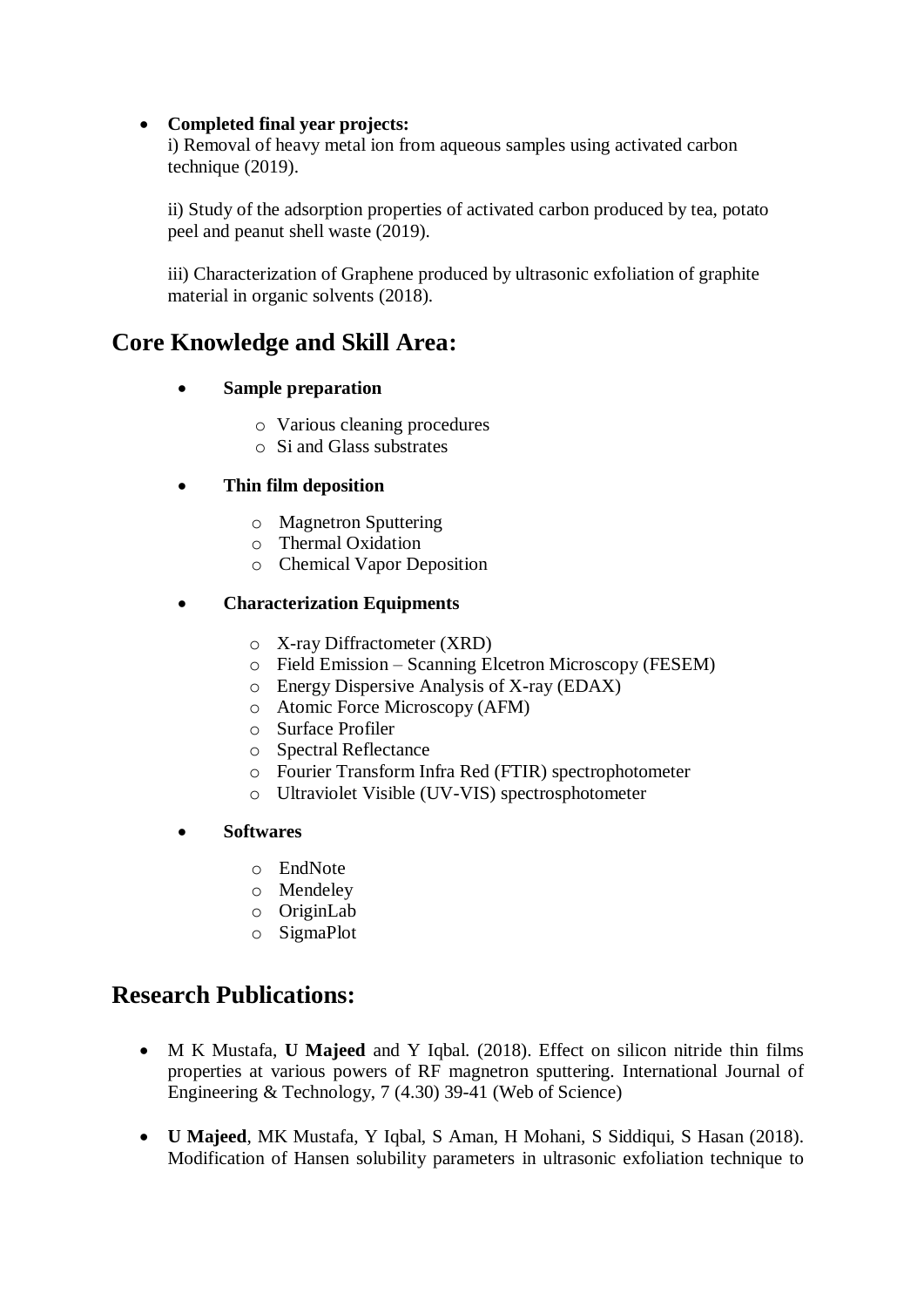achieve the optimized graphene dispersion. International Conference on Nanoscience and Nanotechnology (ICONN 2018). NUST Main Campus, Islamabad.Pakistan.

- MK Mustafa, Y Iqbal, **U Majeed**, MZ Sahdan (2017). Effect of precursor's concentration on structure and morphology of ZnO nanorods synthesized through hydrothermal method on gold surface. AIP Conference Proceedings 1788 (1), 030120.
- Mustafa, M. K., **Majeed, U.**, & Nayan, N. (2016). "Characterization of silicon nitride waveguide produced by RF sputtering technique." *ARPN Journal of Engineering and Applied Sciences*, 11(16). 9694-9698. (Web of Science)
- **Majeed, U.**, Mustafa, M. K., & Nayan, N. (2015). Effect on silicon nitride thin films properties at various pressure of RF magnetron sputtering. *Malaysian Journal of Fundamental and Applied Sciences*, *11*(2). 1-5. (Web of Science)
- Mustafa, M. K., **Majeed, U.**, & Nayan, N. (2014). Influence of target-to-substrate spacing on the RF magnetron sputtered silicon dioxide thin films. International Conference of Physics (ICP 2014), Yogyakarta, Indonesia.
- **Majeed, U.**, Mustafa, M. K., & Nayan, N. (2013). Dry phase detection of ultra thin multilayer poly electrolyte films using spectral reflectance technique. Seminar Kebangsaan Aplikasi Sains & Matematik (SKASM 2013), Batu Pahat, Malaysia.

## **Seminars Attended:**

- "The Twelfth Regional Annual Fundamental Science Symposium (12<sup>th</sup> RAFSS) 2014 on 8<sup>th</sup> – 10<sup>th</sup> September 2014 at Persada Johor International Convention Center, Johor, Malaysia.
- "Seminar Kebangsaan Aplikasi Sains Dan Matematik (SKASM) 2013" on  $29<sup>th</sup> 30<sup>th</sup>$ October 2013 at University Tun Hussein Onn Malaysia.
- "Postgraduate 3 Minutes Thesis (PG 3MT) on 15<sup>th</sup> July 2013 at University Tun Hussein Onn Malaysia.
- "Research Sharing Seminar" on 28<sup>th</sup> February 2013 at University Tun Hussein Onn Malaysia.
- "Thesis Writing for Postgraduate Students" on January 30<sup>th</sup> ,2013 at University Tun Hussein Onn Malaysia.
- "Seminar on Mendeley and Sharing Experience" on 26<sup>th</sup> September 2012 at University Tun Hussein Onn Malaysia.
- "Research Seminar Lembangan Muar River" on 6<sup>th</sup> September 2014 at Hotel Classic, Muar, Johor, Malaysia.